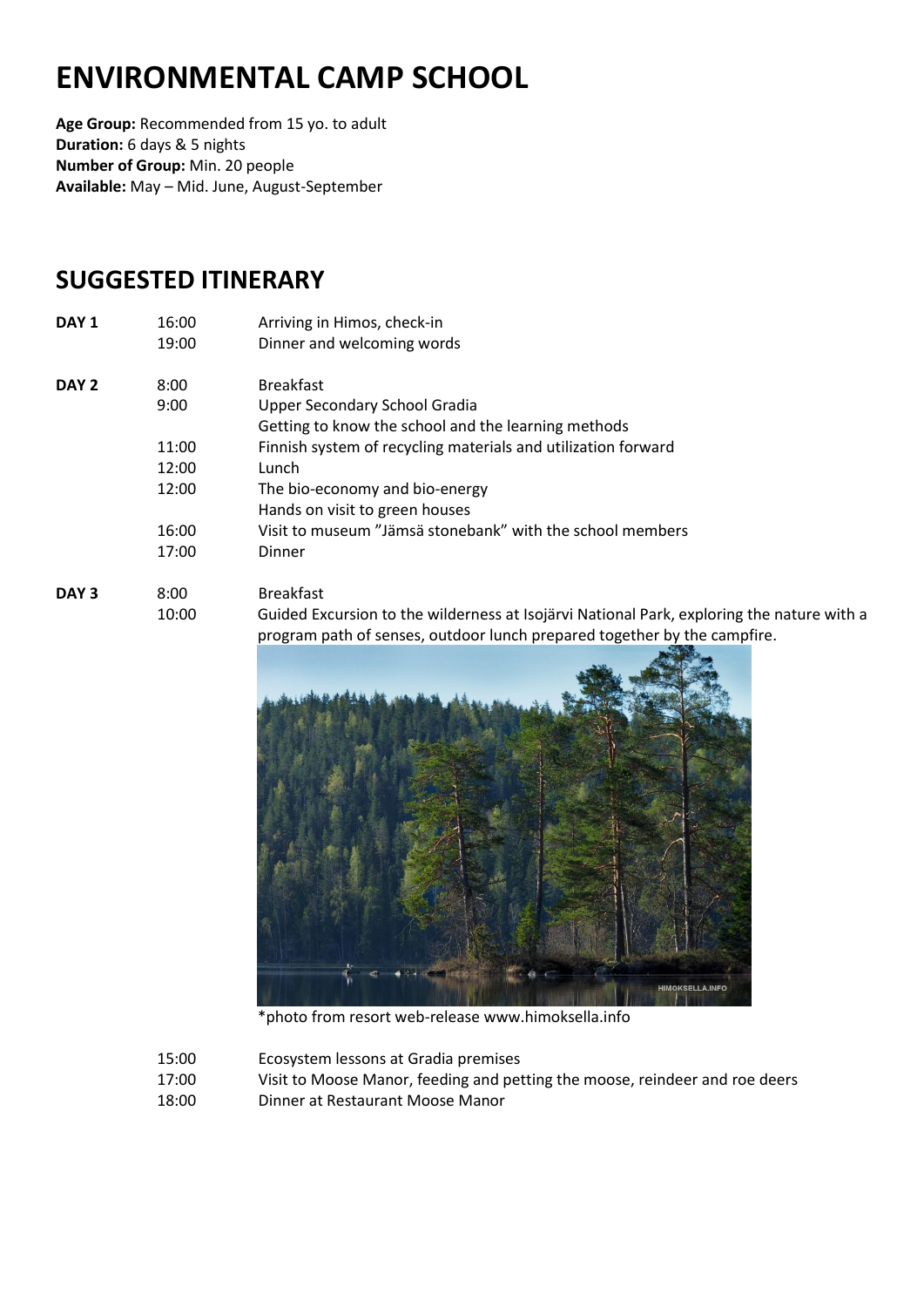

19:00 Swimming in the lake, Finnish games and relaxing at sauna yard

| DAY <sub>4</sub> | 8:00  | <b>Breakfast</b>                                                                                                                                                                                                                                                                                                                                                               |
|------------------|-------|--------------------------------------------------------------------------------------------------------------------------------------------------------------------------------------------------------------------------------------------------------------------------------------------------------------------------------------------------------------------------------|
|                  | 9:00  | Departure to Toijalanranta - a natural swimming beach surrounded by forest. On the<br>beach we will compete in a team building type problem solving competition in the<br>nature, guided by the Gradia teachers                                                                                                                                                                |
|                  | 12:00 | Outdoor lunch                                                                                                                                                                                                                                                                                                                                                                  |
|                  | 13:00 | Frisbeegolf, forest games, fishing in the clear water - at the same time introduction on<br>Finnish way of respect for nature and how we try to preserve it daily.                                                                                                                                                                                                             |
|                  | 18:00 | Dinner                                                                                                                                                                                                                                                                                                                                                                         |
|                  | 19:00 | Canoeing trip in the white night, learning the basics of paddling.                                                                                                                                                                                                                                                                                                             |
| DAY <sub>5</sub> | 8:00  | <b>Breakfast</b>                                                                                                                                                                                                                                                                                                                                                               |
|                  | 9:00  | See and sense how the traditional Finnish smoke sauna is being light up. The smoke<br>sauna is a traditional bathing place for Finnish. The first known smoke saunas go back<br>centuries. There is 1600 kg of stone in the stove of Himos smoke sauna by the lake. The<br>sauna master will heat the sauna the whole day to be ready for bath in the evening for<br><b>us</b> |
|                  | 9:30  | The Domestic Animal Park and home yard Nurmolandia, where we will see and pet<br>Finnish domestic animals while learning about their living conditions.                                                                                                                                                                                                                        |
|                  | 12:00 | Lunch                                                                                                                                                                                                                                                                                                                                                                          |
|                  | 13:00 | Soft survival course. Learning to set up a campfire safely, how to tell the age of a<br>standing living tree, different animal beddings and nests.                                                                                                                                                                                                                             |
|                  | 16:00 | Fishing from the pier. We will dig out the worms ourselves and throw the lines in the<br>lake with wishes of catching some.                                                                                                                                                                                                                                                    |
|                  | 18:00 | Dinner                                                                                                                                                                                                                                                                                                                                                                         |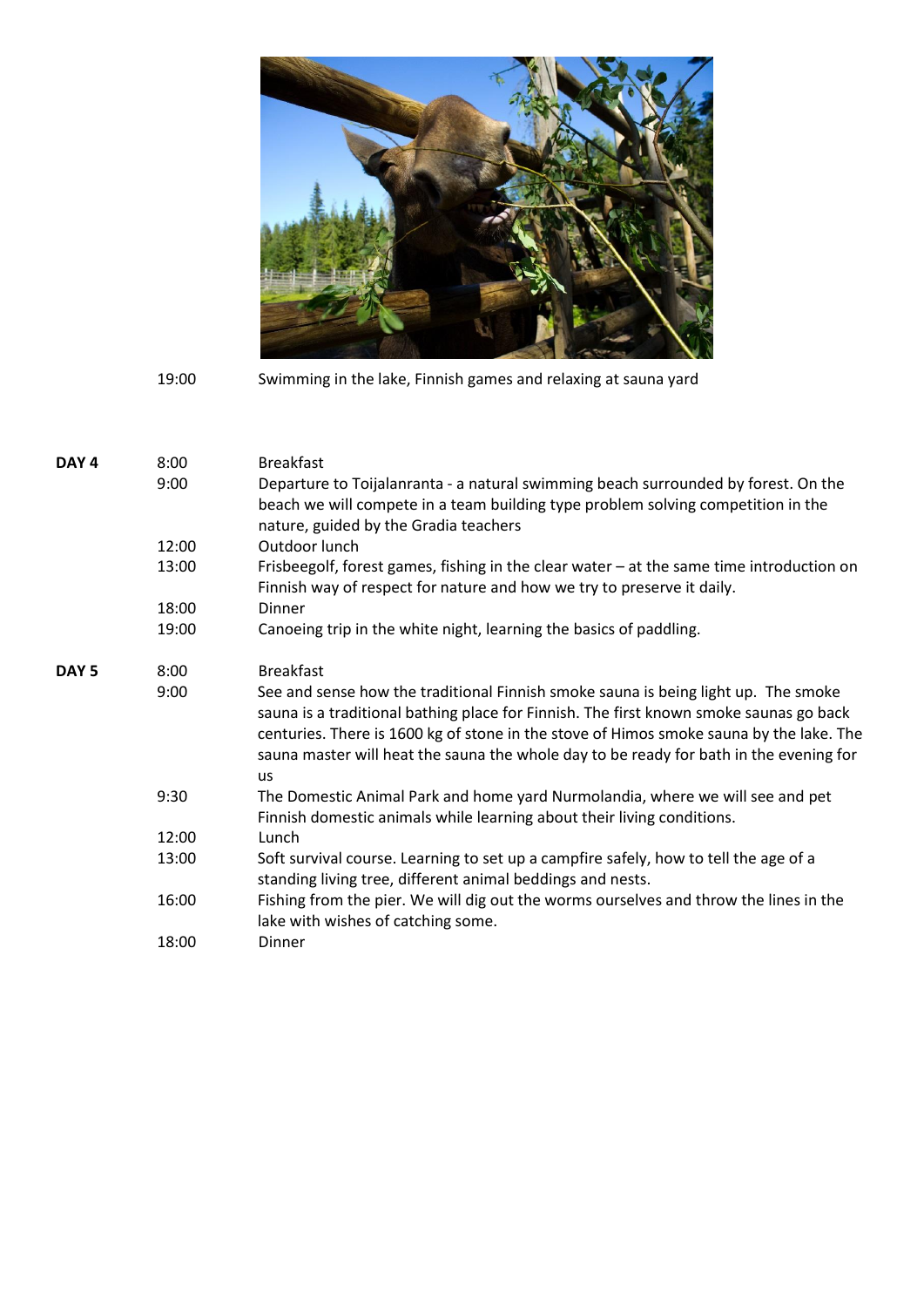#### 19:00 Smoke sauna is ready for us



Possibility to have a bath in the hot smoke sauna. The sauna master will show us how to use "vihta" – a sauna whisk. According to an old tradition, vihtas are usually prepared after Pentecost, which takes place fifty days after Easter, usually in the first half of June. The vihta is made of birch twigs and used to massage a bather's skin and generate heat. Also cooling down and swimming in the lake. Guests are required to wear swimsuits in this program.

DAY 6 8:00 Breakfast

9:00 Departure to Art Town Mänttä

10:00 Camp school and pupil program at Serlachius Museums

#### Serlachius-museum Gustaf

Historic details are being reviewed and learnt in an amusing manner. The guide leads the group in the museum and tells exciting tales about the history of the estate and its founder. On the way we will pop by in the strongly dramatized emotions of the main exhibition, do some functional chores and see artwork. The exact content of the program is tailored according to the age of the participants.

Making paper with your own hands -workshop In the paper workshop you will get to make paper with your own hands. In the workshop you can craft a paper sheet or a flower for a souvenir to take home to. Working in the paper workshop is suitable for all ages.

The day continues at Serlachius-museum Gösta

Lunch at restaurant Gösta

Guided tour to the art secrets at musem Gösta In the pupil guidance we will get to know the museum with principle "search, notice and find". Our goal is to make pupils become aware of and enjoy art. The spirit on the tour is playful, activating and encouraging one to make own insights.

Snack at restaurant Gösta

Making portraits with tablet -workshop

Let's dip ourselves into the colourful world of media art and make a portrait of ourselves in the spirit of pop-art. In the workshop we will take a picture of oneself which is being modified with bright colours adding and highlighting details. The work continues from examinating photographs into their modification with personal touch.

Dinner at Gösta Pavillion or in the idyllic Autereen Tupa -cottage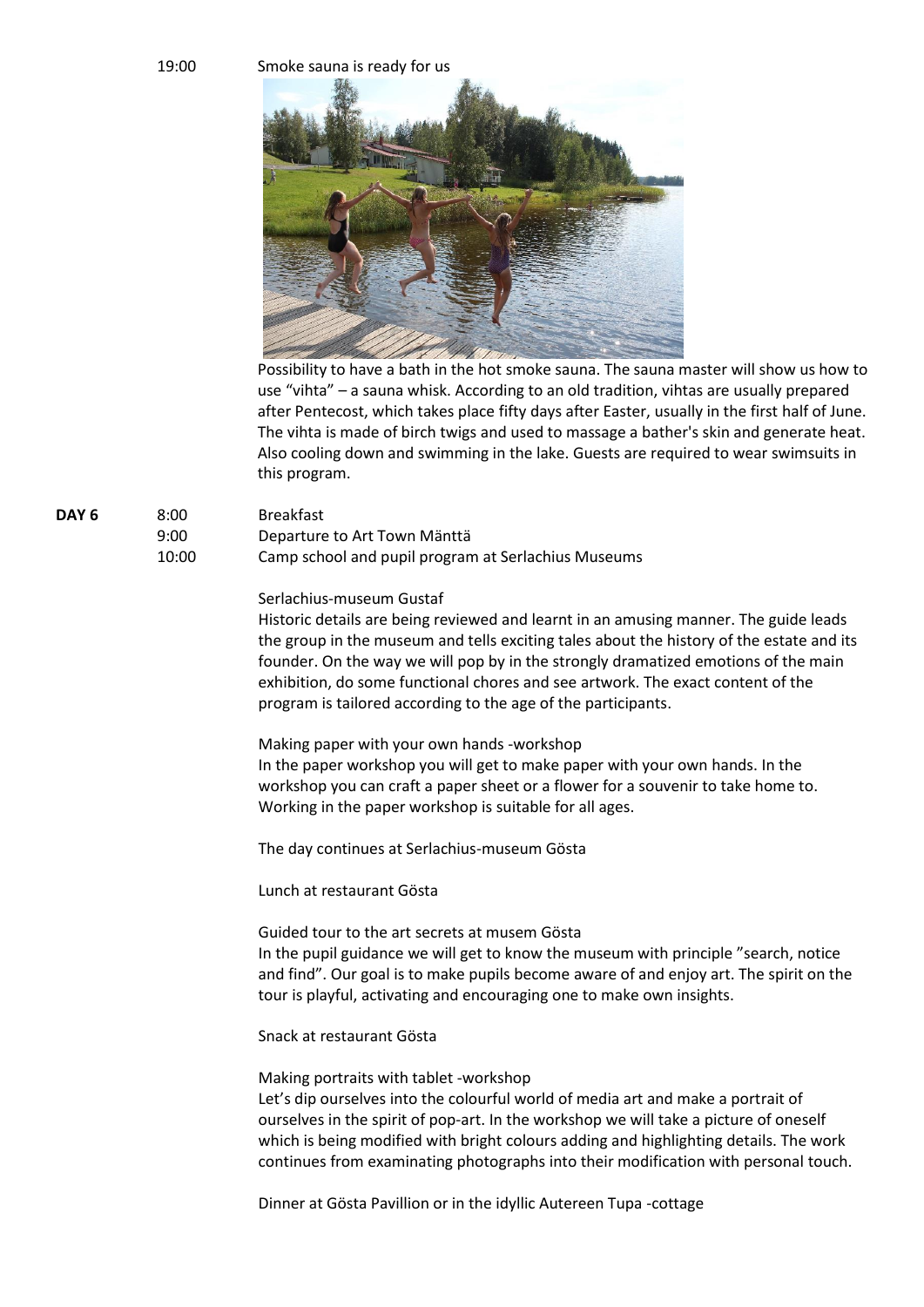|                                   |                      | Programs and meals altogether approximately 5 hours, on top of that some<br>independent time for shopping at the museum shop and getting to know the sculpture<br>park.                                                                                                                                                                 |
|-----------------------------------|----------------------|-----------------------------------------------------------------------------------------------------------------------------------------------------------------------------------------------------------------------------------------------------------------------------------------------------------------------------------------|
| DAY <sub>7</sub>                  | 8:00<br>$10 - 12:00$ | <b>Breakfast</b><br>Check-out                                                                                                                                                                                                                                                                                                           |
| <b>PRICE:</b><br><b>INCLUDED:</b> |                      | Accommodation in a cottage or apartment with sauna, full equipped kitchen, tv,<br>shower, toilet, bedlinen, end-cleaning<br>Two people per bedroom in a HIMOSPORT 8 - 10 ppl apartment for example<br>URL:<br>https://winres.himoslomat.fi/shops/acc/himos/ProductDetails.aspx?d=HLSPO1&p=M1<br>$0&$ =en<br>Mentioned program and meals |
| <b>NOT INCLUDED</b>               |                      | Transfers (can be arranged for extra charge according to your arrival/dept time.)                                                                                                                                                                                                                                                       |
| <b>BOOKINGS</b>                   |                      | Himos Holiday Ltd.<br>Länsi-Himoksentie 4, 42100 Jämsä<br>www.himosholiday.com<br>Tel. +358 20 711 9230                                                                                                                                                                                                                                 |

#### **PRODUCERS**

### **GRADIA EDUCATIONAL CONSORTIUM, VOCATIONAL INSTITUTION OF JÄMSÄ**

The teachers of Gradia have professional qualifications and know-how to guide and teach children and young adults in an interesting and supporting manner with concrete exercises for ecological activities and living environment, respect for nature and the skills of nature, as well as the overall well-being of man, taking into account the bioeconomy in a holistic way.

The Jyväskylä Educational Consortium Gradia is a pioneer in Finnish education system.

The foundation for all operations in Gradia is the student and working life orientation, the commitment of the management and the staff, and organized evaluation and development. The students, staff and co-operators are being treated fair and equally. The goal is a prosperous, service-oriented and open learning community, which is responsible for the quality of work, taking into account the principles of sustainable development.

Educational Consortium Gradia renews learning and working life. Gradia provides students of all ages as well as corporate customers with opportunities to develop their competence and business. It belongs to the five of biggest vocational studying institutes. Gradia has about 5,000 young people and 10,000 adults in vocational education. Gradia's upper secondary school has 2,500 youth students.

#### **HIMOS HOLIDAY LTD.**

Central Booking for accommodation and activities in Himos holiday center.

Himos Holiday (HimosLomat) is a central booking company for accommodation, safaris and restaurant services in Himos.

Himos holiday center in the Lakeland West area is located in Jämsä, southern Central Finland just 2,5 hours from the capitol. Himos is known for its ski-slopes in the winter and a lovely mix of relaxing vacations and buzzing weekend events in the summer.